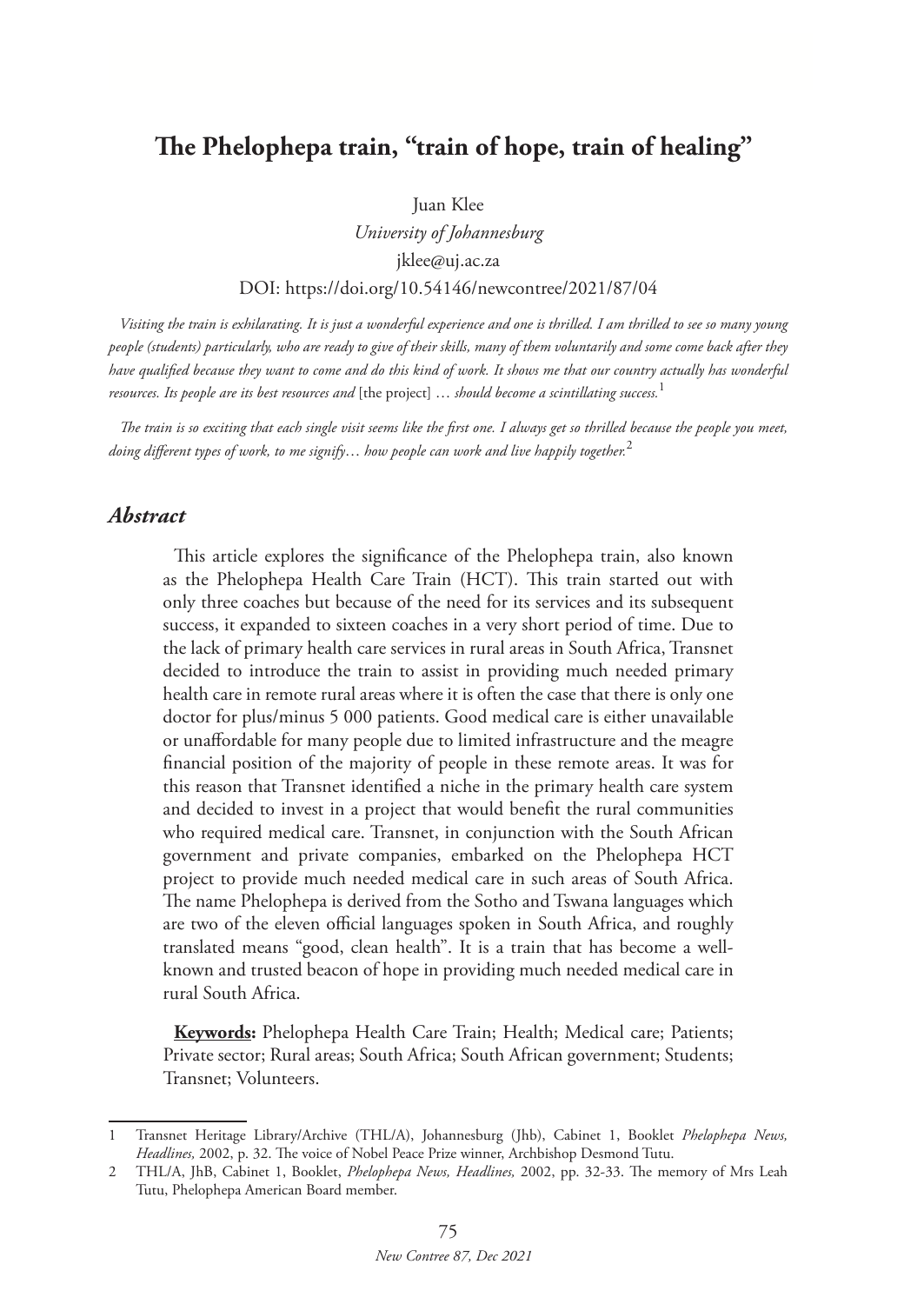## **Introduction**

The early 1990s was marked by violence, anger and despair, but also by hope and the pursuit of change and dreams in South Africa. It was a time preceded by the turbulent 1980s which were marked by growing African resistance against the policy of apartheid and, subsequently, major political change and development. Some scholars describe this period as "the worst of times but also the best of times". It was a period which embraced the awakening of a new political dispensation in South Africa.3 Many political developments created hope, such as the move to the final breakdown of the apartheid system by the mid-1990s through a negotiated political settlement. However, there was also widespread despair and anger caused by events such as the assassination of Chris Hani, a leading political figure at that time in the ANC Alliance. He was a popular leader and a strong contender to succeed Nelson Mandela. Hani was killed in front of his home in Boksburg at the hands of Janusz Waluś, a Polish immigrant and far-right anti-communist.<sup>4</sup>

Despite these negative developments, the 1990s were also a time of hope for many poverty-stricken South Africans living in remote rural areas in South Africa. This took the form of medical care provided on the railroad tracks − a health care train. The Transnet Phelophepa Health Care Train (Phelophela HCT) was introduced in South Africa in 1994 as a response to the inadequate and often inaccessible primary health care services offered in rural South Africa at the time, which left many communities without access to reliable affordable health care.<sup>5</sup>

In the majority of these remote areas mobile health care clinics are the only source of medical care but these were often negatively affected by the government's lack of financial commitment, resulting in poor infrastructure such as bad roads.6 Needy South Africans sometimes had to wait for months before primary health care was provided. This lack of medical care often resulted in discomfort, severe pain, a total loss of hope and even death. The Phelophela HCT provides hope for many rural communities in areas such as Arlington, Thaba'Nchu, Noupoort, Kakamas and even as far afield as Grahamstown, Dundee, Dalton, Ulundi, Mafikeng and many more. Thirty-eight rural towns are visited for nine months of the year. $^7$  The train covers a vast distance of about 13 000 to 25 000kms and the on-board medical practitioners attend to thousands of patients by offering them cheap but reliable medical care.<sup>8</sup>

<sup>3</sup> D Welsh, *The rise and fall of apartheid* (Johannesburg, Jonathan Ball, 2009), pp. 481-486.

<sup>4</sup> A Guelke, "Political violence and the South Africa transition", *Irish Studies in International Affairs,* 4, 1993, p. 60; D Welsh, *The rise and fall of apartheid...*, pp. 480-486.

<sup>5</sup> AA Morris-Paxton, S Reid, R and G Ewing, "Primary healthcare services in the rural Eastern Cape, South Africa", *African Journal of Primary Health Care and Family Medicine,* (online), 12(1), 2020, pp. 2-3.

<sup>6</sup> AM Tshabalala, "Health and wellbeing of the Transnet-Phelophepa Health Care Train community: A mixed methods case study" (PhD thesis, University of the Witwatersrand, 2016), pp. 1-2.

<sup>7</sup> "Health-Care Train schedule", *The Star*, 4 January 1994, p. 9.

<sup>8</sup> THL/A, JhB, Cabinet 2, "Report: Transnet Ltd: Community based health care clinic on rails", p. 16.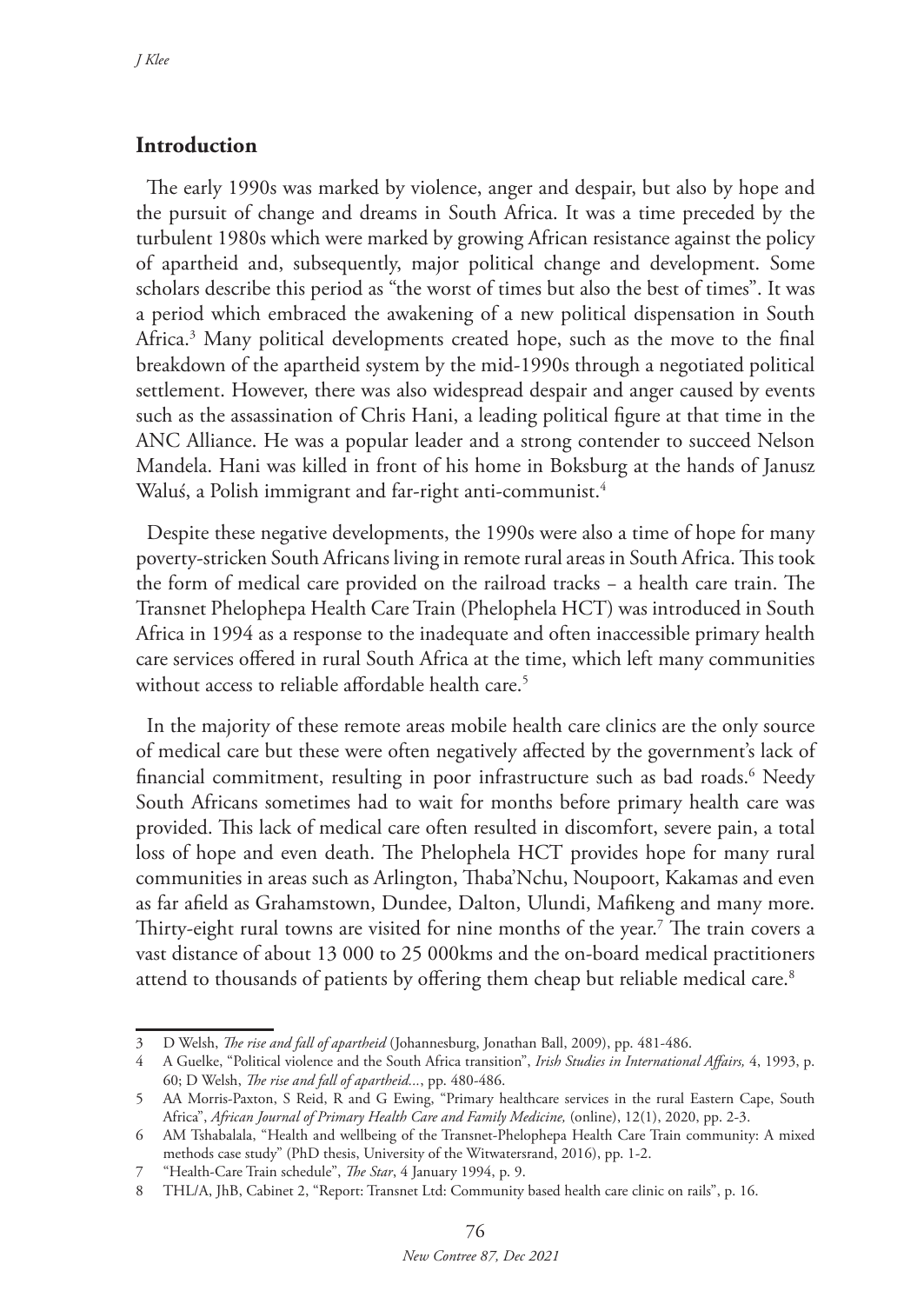Section 27(1) of the Constitution of South Africa (Act No.108 of 1996) guarantees the right of access to healthcare for all South Africans and Section 27(3) states that no one should be refused emergency medical treatment. Statistics given in the article *Primary healthcare services in the rural Eastern Cape, South Africa,* indicate that by 2010 approximately half the world's population live in remote rural areas. Despite the increase in South Africa's urban population since 2012, about 38 percent of South Africans still live in rural areas.<sup>9</sup> In many cases these people are the poorest members of society who are in dire need of medical services.

Shown in Image 1 below, Phelophela is a name derived from a combination of Tswana and Sotho South African languages and translates as "good, clean, health". The great need for effective health services and the despair suffered by rural South Africans has meant that they describe the Phelophela HCT as the "miracle train" or the "train of hope".10

Image 1: The Phelophepa Health Care Train (HCT)



Source: Transnet Heritage Library/Archive, Johannesburg, Picture file 5, cabinet 2.

Despite the positive reports by people who have benefited from the medical care provided by this train, there are also critics who describe the train as just another "academic-collateral outreach clinic".11 The only difference is that this "clinic" is on rails distinguishing it from other mobile health-care clinics scattered around the rural areas. However, the Phelophela HCT and the services it renders, have proved to be far more successful than traditional mobile clinics. Through its work the Phelophela HCT represents a tangible "spirit of healing" which can be sensed in the cubicles and passages of this train. It is a worthy humanitarian undertaking. In simple terms this train gives hope. The services offered are upgraded regularly and continue to evolve and expand. The Phelophela HCT is not just a vehicle that gives final year students

<sup>9</sup> AA Morris-Paxton, S Reid, R and G Ewing, "Primary healthcare services…", *African Journal of Primary Health Care and Family Medicine,* (online), 12(1), 2020, p. 2.

<sup>10</sup> AM Tshabalala, "Health and wellbeing of the Transnet-Phelophepa Health Care Train community…", p. 1; THL/A, JhB, Cabinet 1, Phelophela, Roche Health Clinic, 2003, p. 4.

<sup>11</sup> THL/A, JhB, Cabinet 1, Booklet, *Phelophepa News, Headlines,* 2002, p. 4.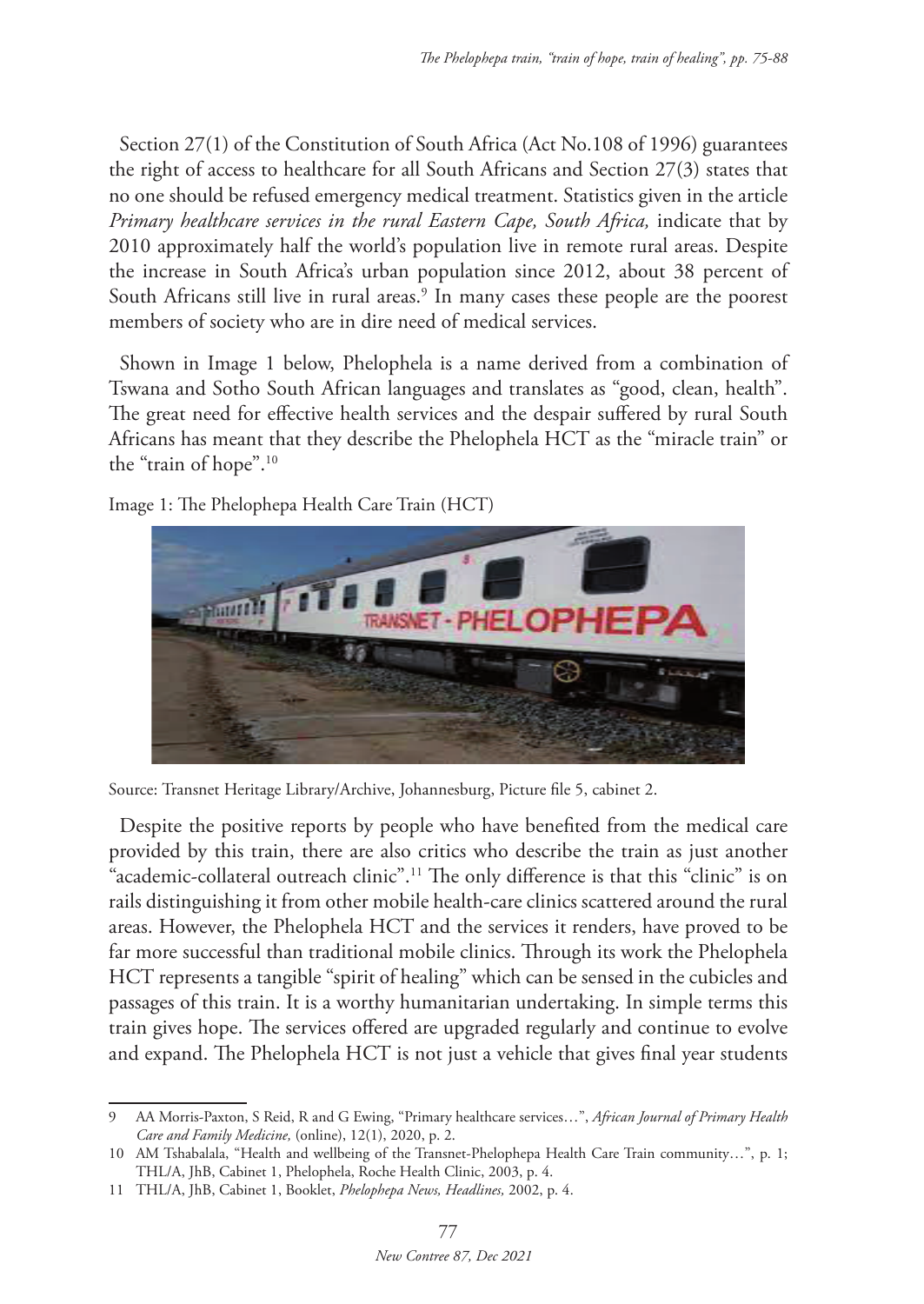from different universities in South Africa much needed practical experience, but it is also a train that provides healing and hope to many needy community members.

Image 2: The crowded Phelophepa HCT waiting room



Source: Transnet Heritage Library/Archive, Johannesburg, Picture file 5, cabinet 2.

This article will discuss the motivation for the introduction and establishment of the Phelophela HCT, its significance, as well as the nature of the much-needed primary health care services it provides in certain rural areas of South Africa.

# **The Phelophepa HCT, Transnet's aims and the role-players involved**

The Phelophela HCT was initiated because of the inadequate primary healthcare provided in rural areas in South Africa in the late 1980s and beginning of the 1990s. A report produced by Transnet in the mid-1990s states that by 1988 there were only 2 218 health care clinics in the public sector in South Africa. Each clinic had to accommodate as many as 16 190 patients. If the World Health Organisation's (WHO) recommended ratio of around 10 000 patients per clinic is used as a guideline, the shortfall in the number of clinics needed in South Africa in 1988 was 1 373. According to this report, if the mid-1990s rate of population growth is taken into account, South Africa needed an additional 2 541 clinics by the year 2000.12

<sup>12</sup> THL/A, JhB, Cabinet 2, "Report, Transnet Ltd: Community based health care clinic on rails", p. 1.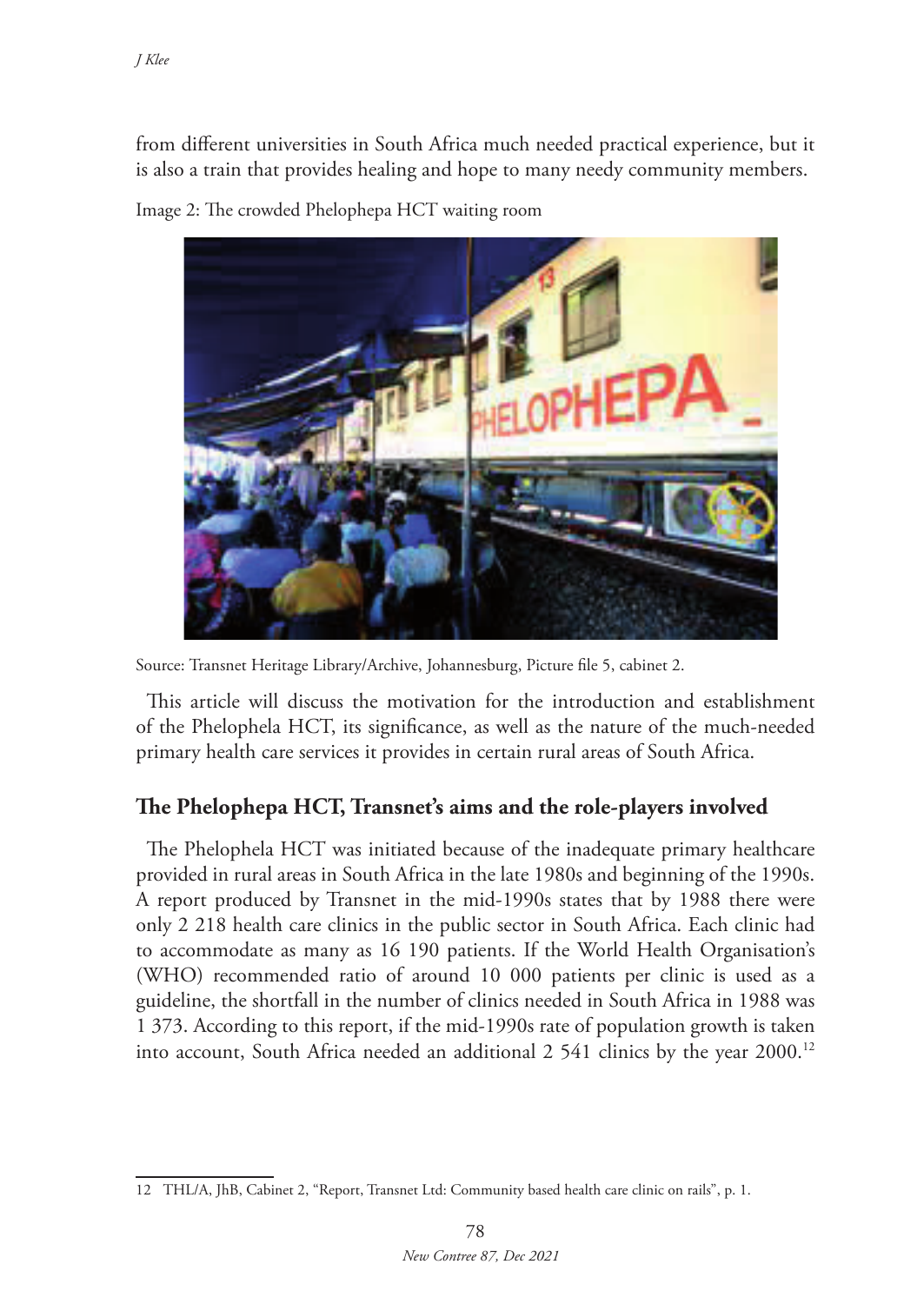This figure is provided in the ANC's National Health Plan for South Africa of 1994, which is referenced in this report.<sup>13</sup>

Consequent upon the projected figures above, there is an extensive lack primary health care and accordingly, the Phelophela HCT was introduced. The name Transnet was chosen to indicate the organisation's aim of traversing South Africa with a network of different forms of transport, including the railroad, airways and shipping. Transnet, as a company, has existed for more than 100 years, commencing as the South African Railways and Harbours Company. In this period it has become an important component in the South African economy.14 This company was thus well equipped to provide and sustain the Phelophela HCT. It is the only primary health care train in Africa, a concept that was borrowed from existing trains elsewhere in the world, such as a train in India which became the first hospital on wheels.15

The Indian hospital train, which is known formally as the Jeevan Rekha Express or the Lifeline Express, started operation in July 1991 and is run by the Mumbaibased charity, the Impact India Foundation. It is the world's first hospital train and covers India's remote areas. It provides primary medical assistance to India's rural poor, including services such as immunisation, nutritional assessments and healthcare awareness. It also offers surgical interventions for rural communities for the restoration of hearing, sight and movement. All services are rendered free of charge.16

China's Lifeline Express "eye train" is modelled on the Indian Lifeline Express. This train began its journey in 1997 and was so successful that three more trains were launched in 1999, 2002 and 2009 respectively. The main aim of these trains is to restore sight to people with cataracts in the poverty-stricken areas of China. The medical personnel on the trains treat 14 000 cataract patients per year and over 100 000 patients received free operations in the period between 1997 and 2009. In Argentina, another similar locomotive, known as the Alma Train, has been in operation since 1980 and focuses mainly on providing medical and social assistance to children in the very poor areas of this South American country.17

At the time of the train's introduction in South Africa, Transnet made it clear that the Phelophela HCT was not an attempt to "take over" the primary health care

<sup>13</sup> AM Tshabalala, "Health and wellbeing of the Transnet-Phelophepa Health Care Train community…", pp. 1-2; B Ruff, M Mzimba, S Hendrie and J Broomberg, "Reflections on health-care reformers in South Africa", *Journal of Health Policy,* 32, 2011, p. 184; A Whiteside, South Africa's key health challenges, *The Annals of the American Academy of Political and Social Science,* 652, 2014, pp. 166-170; B Harris, J Gouge, JE Ataguba, et al, "Inequities in access to health care in South Africa", *Journal of Public Health Policy,* 32, 2011, pp. 102-103.

<sup>14</sup> THL/A, JhB, Cabinet 1, *Transnet: A leadership corporate profile* (Cape Town, Transnet, 1990), pp. 2-3.

<sup>15</sup> AM Tshabalala, "Health and wellbeing of the Transnet-Phelophepa Health Care Train community….", p. 1.

<sup>16</sup> "The lifeline express: The world's first hospital train in pictures", available at https://www.business-standard. com/article/current-affairs/the-lifeline-express-the-world-s-first-hospital-train-in-pictures (accessed 8 January 2021); https://en.wikipedia.org/wiki/Lifeline\_Express (accessed 23 September 2021).

<sup>17</sup> THL/A, JhB, Cabinet 2, Engineering News, 31(1), January 2011, p. 17.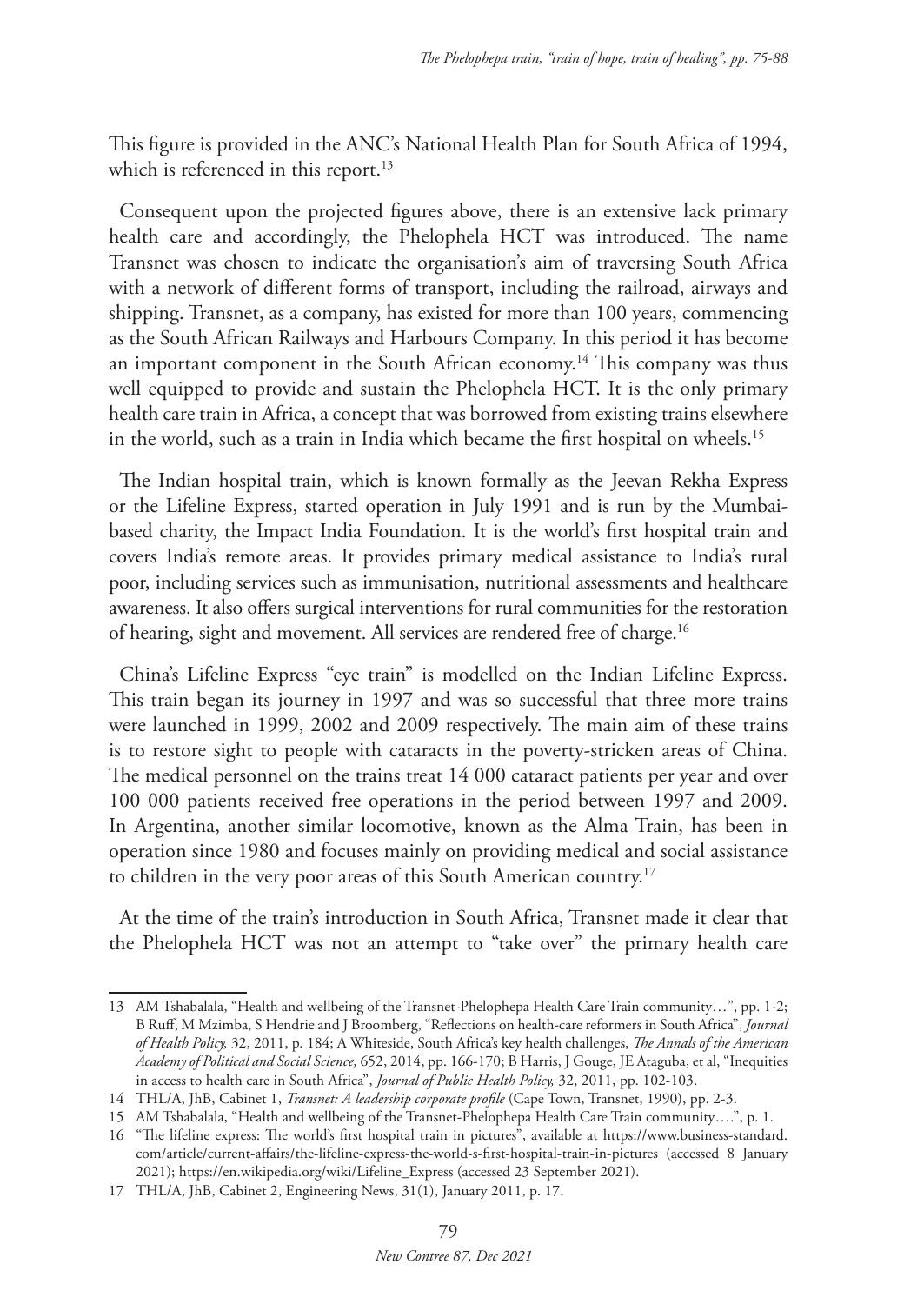system in rural South Africa but that Transnet had seen a niche in the market and realised there was a definite 'gap' in the health care needs in rural areas in South Africa.<sup>18</sup> The organisation wanted to make a strong contribution in the field of medical care and was hoping to lessen the plight of many needy people. Transnet believed that it was in a good position to address the need to provide reliable heath care to isolated communities in the rural areas because of its existing infrastructure (railroad tracks, railroad stations and trains) and specialised human resources.19 Against this background Transnet introduced the Phelophepa HCT in different phases, each phase providing different services.

Before the introduction of the Phelophepa HCT, Transnet ran a welfare scheme from about 1992 in which it sponsored various organisations such as schools and hospitals in rural areas. However, Dr Lynette Coetzee, (see Image 3 below) who was the Transnet Foundation's Health Portfolio Manager at that time, had other ambitious initiatives in mind. It was during this time that she was approached by the Department of Optometry of the then Rand Afrikaans University (RAU), now known as the University of Johannesburg (UJ), to bring basic ophthalmological care to many disadvantaged patients in the rural areas of South Africa.20 This proposal led to the development, between July and November 1992, of a train with three coaches which were converted and refurbished as an eye clinic. This train was later known as the "eye care train". This collaboration sparked the beginning of a much larger project that not only proved vitally necessary but also very successful. The success of this train and the work that was completed was later described by Minister Stella Sigcau of the Department of Roads and Public Works, as "magical" and the extension and further development of this train was encouraged.<sup>21</sup> It is clear that the government took a great interest in the success of this eye-care train because it helped to provide much needed primary eye care in the isolated rural areas. The African National Congress (ANC) government fully supported this initiative and there was further extension of the service in the form of a second train.<sup>22</sup>

Dr Coetzee's dedication and effort paid off. Subsequently she received due recognition in being awarded the Royal Society for the Promotion of Health's inaugural Queen Elizabeth Medal in London at the society's annual award ceremony held at Claridges Hotel in 2004. It was during this ceremony that she described the Phelophepa train as an enigma, and went on to say: <sup>23</sup>

<sup>18</sup> THL/A, JhB, Cabinet 2, "Report, Transnet Ltd: Community based health care clinic on rails", p. 1,

<sup>19</sup> Transnet Heritage Library/Archive, JhB, Cabinet 2, "Report, Transnet Ltd: Community based health care clinic on rails", p. 2.

<sup>20</sup> THL/A, JhB, Cabinet 1, Information booklet, *Phelophepa, Roche Health Clinic*, pp. 8-9.

<sup>21</sup> THL/A, JhB, Cabinet 2, General Correspondence file, Part 5, Letter, Ms R Ross, General Manager (Mobile Health Care) / T Deguchi (Manager Machinery), 16 October 1995, p. 2.

<sup>22</sup> THL/A, JhB, Cabinet 2, Correspondence file Part 5, Letter, Minister S Sigcau / Ms R Ross (General manager, Mobile Health Care), 16 October 1995, p. 1.

<sup>23</sup> THL/A, JhB, Cabinet 2, Amspar Professional, December 2004, 19(4), p. 14.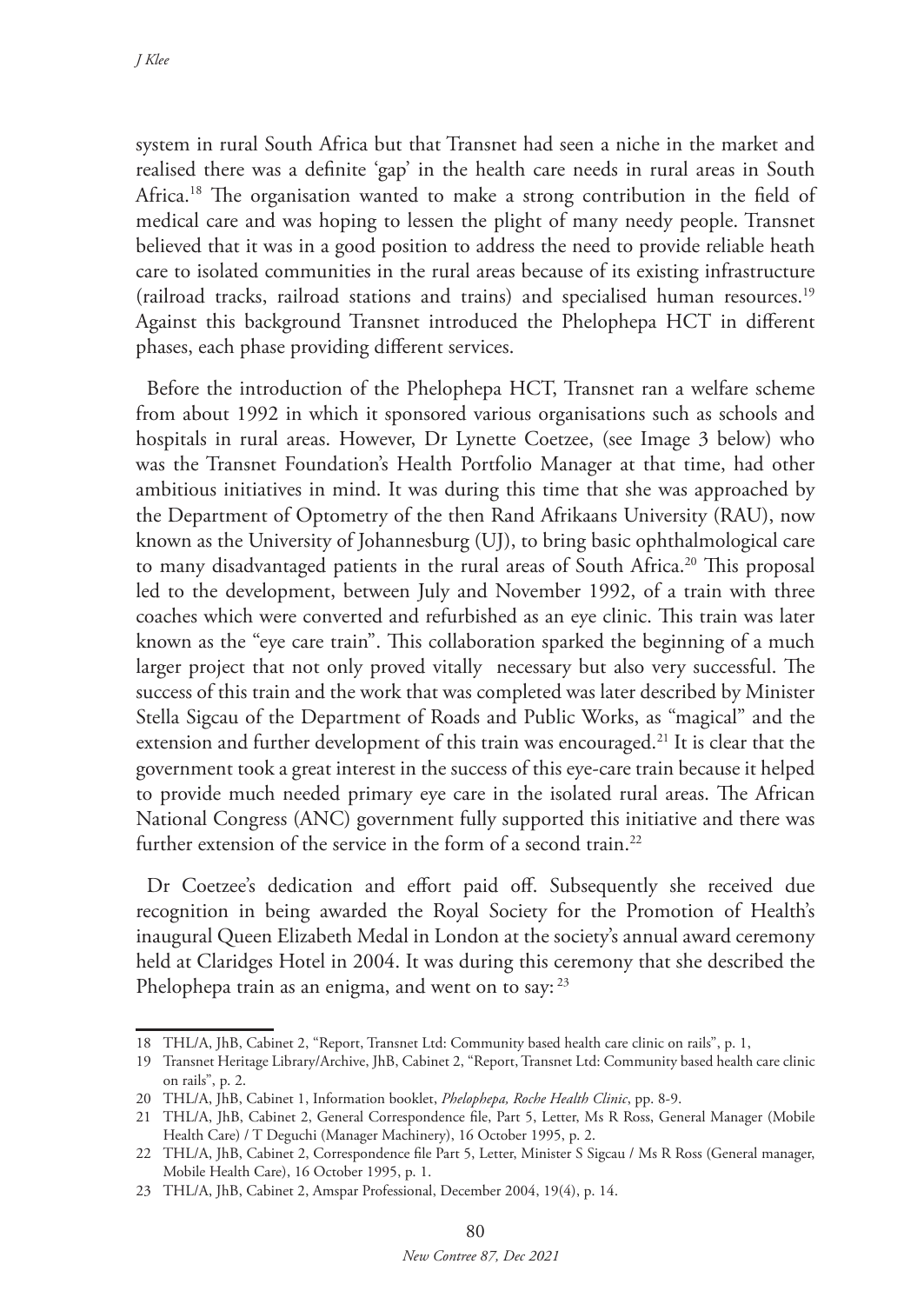…from a small project, the train – through sheer desperate demand – has grown into a very large undertaking, impacting on the lives of millions of people. While South Africa has seen a tremendous improvement in the daily lives of people since the country's first democratic election in 1994, people's needs still outstrip the provision of health care services in the remote, poorly resourced and far-flung regions of the country. The Phelophepa Train takes advanced medical and information technologies into communities where some children have never ridden in a car, and never seen television. Yet whole communities welcome the train as though it is an old, familiar and trusted friend. The train is my passion, and its effects never cease to amaze me.

In 1993, the Phelophepa HCT started to operate after a long period of development from January to September and was initially known as the "Eye Care Train".24 As stated above, the train began by working in cooperation with the Department of Optometry at the then RAU, and played an important role in providing eye health care to many needy South Africans in the rural areas. By 1996, it had provided eye heath care services to about 25 000 patients, showing RAU's Department of Optometry's commitment in providing assistance and eye health care to rural communities.25 Many senior medical students accompanied this train for a twoweek period, undertaking practical work and providing much needed care to a large number of people. In so doing they also improved their own medical knowledge and gained much practical experience.

Because of the extent of the primary health care needs in these Isolated rural areas, eleven more coaches were converted and refurbished in July of 1993 as part of the Phelophepa HCT. This extended train operated from January to September 1994. During this same year an additional rail coach providing accommodation for medical staff was introduced, followed in 1995 with the introduction of one additional coach converted and refurbished into a dental and radiography X-ray unit.<sup>26</sup> Since the Phelophepha HCT was extended from a three (3) to a 16-coach train in January 1994, it has treated  $42\,000$  patients.<sup>27</sup> By converting the Eye-care Train into a fullyfledged primary healthcare train, Transnet aimed to involve the community but, at the same time, wanted to boost this market. Many role players were consulted including the Department of National Health and Population Development, the Medical Association of South Africa, the Pharmacy Council and Association, the National Health Forum, the Health Department of the African National Congress (ANC), the Nursing Council and Association, as well as universities and Technikons,<sup>28</sup> among others.

<sup>24</sup> THL/A, JhB, Cabinet 2, "Report, Transnet Ltd: Community based health care clinic on rails", p. 1.

<sup>25</sup> UJ library Special Collections, Doornfontein Campus, JhB, *RAU Rapport*, 20(1), p. 10.

<sup>26</sup> THL/A, JhB, Cabinet 2, "Report: Transnet Ltd: Community based health care clinic on rails", pp. 1-2.

<sup>27</sup> THL/A, JhB, General correspondence file, Part 5, Cabinet 2, Letter from Ms R Ross, to T Deguchi, 16 October 1995, p. 1.

<sup>28</sup> SA Retail Chemist*, Journal for the Community Pharmacist*, February 1994, p. 3.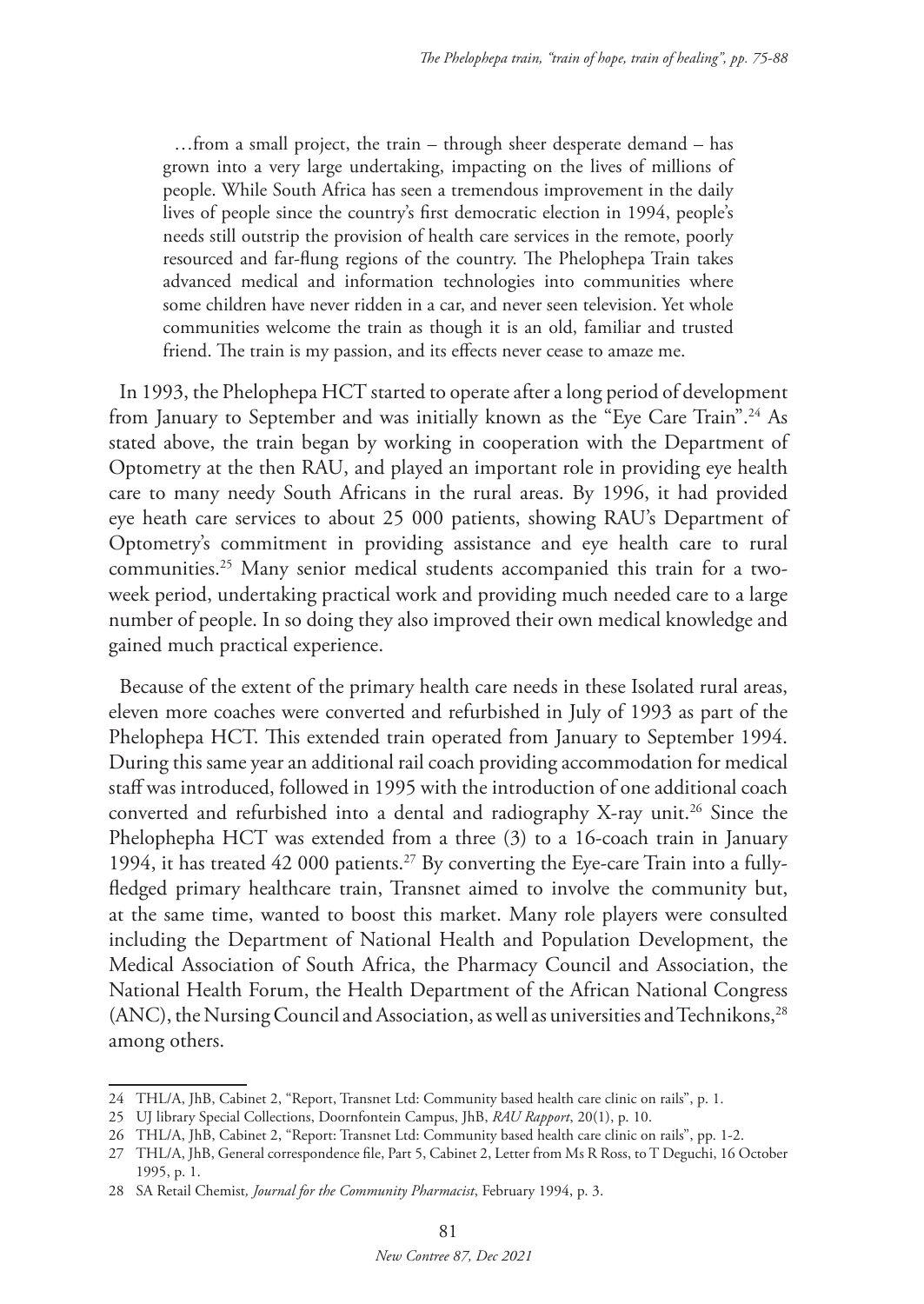

Image 3: The Transnet Foundation's Phelophepa HCT managers (from the left): Lillian Cingo and Dr Lynette Coetzee

Source: Transnet Heritage Library, JhB, Picture file 5 cabinet 2.

#### **The involvement of private companies in the project**

The reasons why Transnet became involved with primary health care was its belief that the health, productivity and economic growth of the individual is interlinked with South Africa's wellbeing and progress. Not only would a healthier population be beneficial to the whole of South Africa, but it would also go far in eliminating the discomfort and suffering of its poorer citizens.29 This fact in itself contributes to the significance of this train. Transnet relaised that if the organisation was to flourish it needed further financial assistance. It therefore approached a number of private companies to assist in this endeavour. These companies included the Canon Collins Educational Trust of South Africa. This trust enabled the management of Phelophepa HCT to develop and also helped to sustain an educational clinic on board the train. A number of volunteers, including students from different South African universities, were trained in a specially developed Phelophepa HCT basic health care programme. In 2000, the East London Rotary and the Small Projects Foundation provided not only funding but also human resources to undertake hearing tests in the Eastern Cape and during this time more than 2 000 children were tested.<sup>30</sup>

<sup>29</sup> THL/A, JhB, Cabinet 2, "Report, Transnet Ltd: Community based health care clinic on rails", pp. 2-3.

<sup>30</sup> THL/A, JhB, Cabinet 1, Booklet, *Phelophepa News, Headlines, 2002*, p. 1.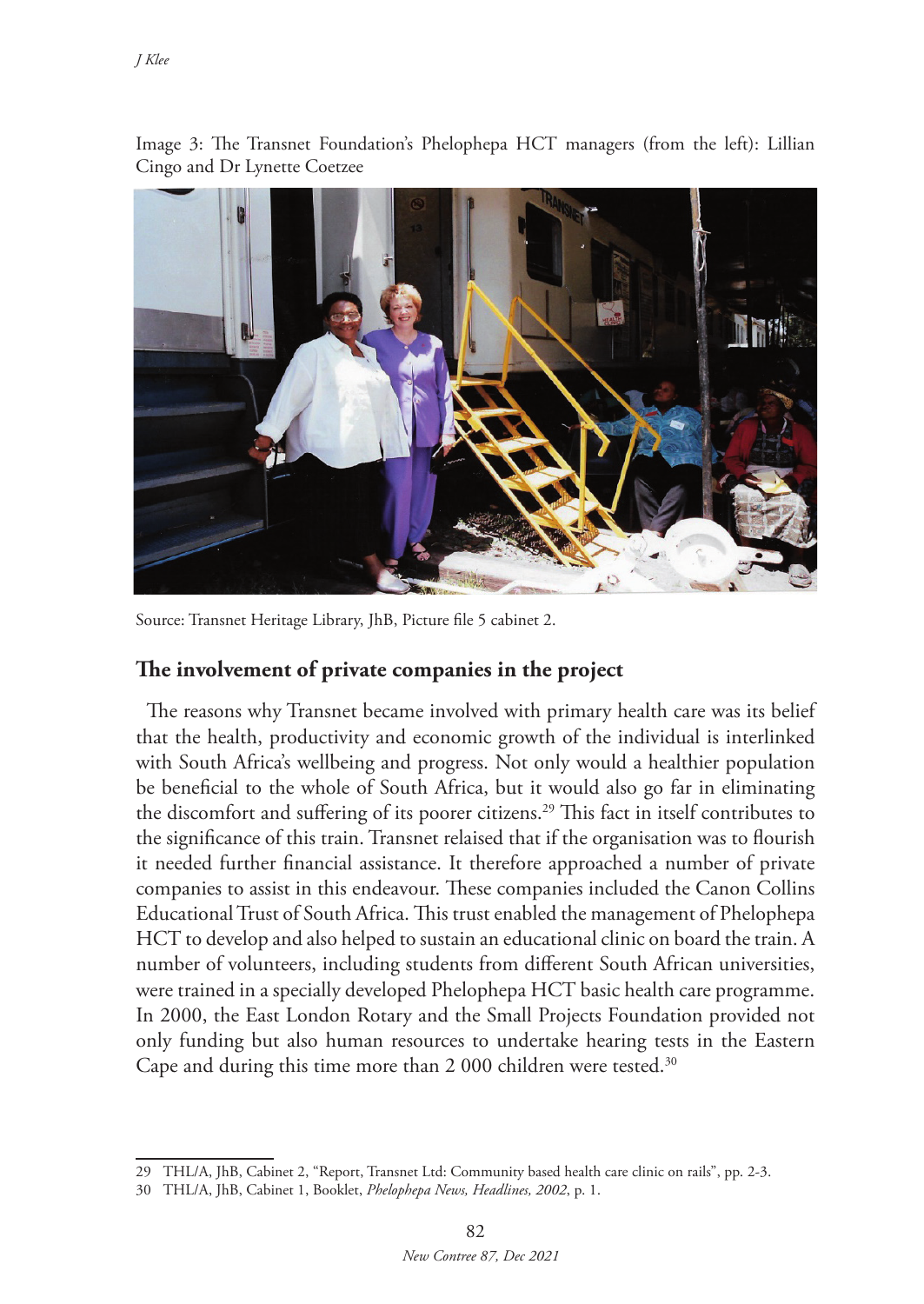Another company called the Snappi Holdings, a company that specialises in baby products, became part of the Phelophepa HCT in 2001. The main aim here was to assist in compiling a comprehensive mother and baby care manual. It was anticipated that this manual would provide much needed assistance in mother and baby care training. Importantly, HIV/AIDS education was then also introduced by the Phelophepa HCT team, joining up with the Order of St John Foundation in 2001. This foundation trained edu-clinic students to enable them to care for ill patients. Other companies that became involved in the Phelophepa HCT project included Roche and Colgate Palmolive, which are companies that produce pharmaceutical goods. Roche has subsequently taken total ownership of the Roche Health Clinic and Colgate Palmolive has increased its sponsorship by paying the salary of an infection control nurse in the Colgate dental clinic on the Phelophepa HCT.<sup>31</sup>

Transnet believes that taking the lead in the primary health care of the poor in rural areas will assist in addressing this "gap" in the healthcare of South Africans. Transnet's capability in the rail network has been remarkable. An extensive number of coaches have been made available and highly qualified and skilled employees have been appointed to convert and refurbish existing coaches to meet the needs of the Phelophepa HCT. Transnet also has skilled entrepreneurs who understand the health care market and have established relationships between important role players to make this particular train a reality. Furthermore, Transnet has highly motivated employees who understand effective management and are capable of driving and managing the complex logistics of this demanding but worthwhile project. It has also developed a communication strategy to cope with the rural people who are, relatively speaking, poorly educated. This communication strategy is important as a means to "invite" these communities to make use of the PHCT and the services it provides.<sup>32</sup> This is at the core of Transnet's community involvement mission and makes the Phelophepa HCT a resounding success story.<sup>33</sup>

#### **Difficulties encountered and resounding success stories**

The involvement of many different companies, universities, students and volunteers since its inception has made the Phelophepa HCT a success story, but its progress has not always run smoothly. Technical difficulties and breakdowns have sometimes caused problems – or have simply stopped the health care train because of the need to replace a missing railroad track. Politics have also intervened. One such an example took place at the time of the first democratic elections scheduled for April 27 1994, a time when apartheid thinking was still alive and well. The management of the Phelophepa HCT was implementing strategies to register community members and

<sup>31</sup> THL/A, JhB, Cabinet 1, Booklet, *Phelophepa News, Headlines, 2002*, p. 2.

<sup>32</sup> THL/A, JhB, Cabinet 2, "Report, Transnet Ltd: Community based health care clinic on rails", pp. 3-4.

<sup>33</sup> THL/A, JhB, Cabinet 2, "Report, Transnet Ltd: Community based health care clinic on rails", p. 4; AM Tshabalala, "Health and wellbeing of the Transnet-Phelophepa Health Care Train Community…", pp. 2-4.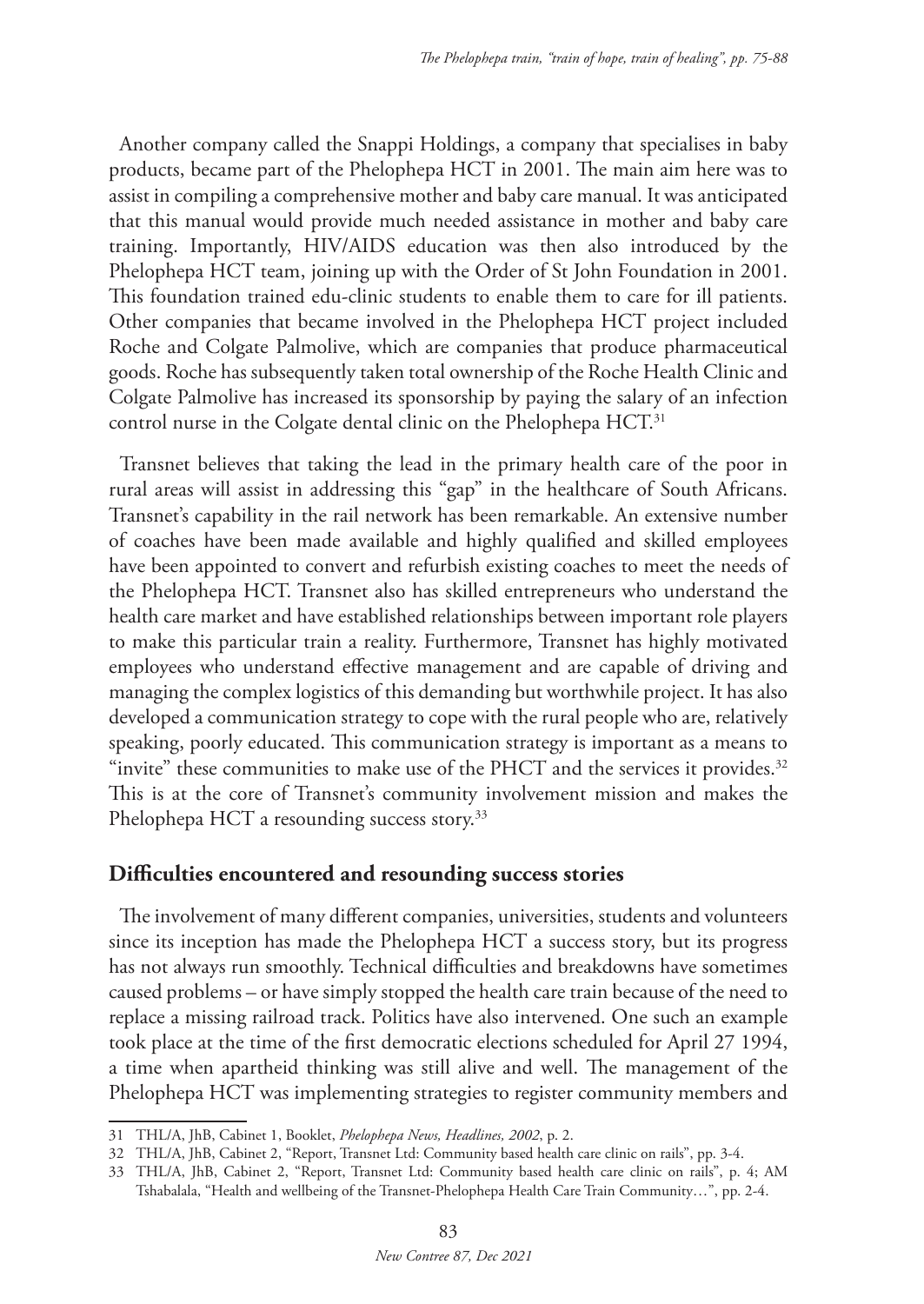blacks and whites were all welcomed warmly and directed to the queues of waiting community members, to the correct clinic, etc. On alighting from the train, Dr Lynette Coetzee, Transnet Foundation's Health Portfolio manager, discovered that there were two queues, one for black people and another for Whites. She quickly saw to it that the two queues were merged to form one long line. She remarked: 34

It was deadly quiet; you could have heard a pin drop. Nobody said a word, not even me. What was I supposed to say? After I finished, I stood in front of the Black and White queue and said: 'it's great to have you here. This train belongs to the people and that means all of us: first come, first treated.

Because of the apartheid mentality still imbedded in some minds, a few people decided to leave – but most of them stayed.

Another example of politics hindering the train's mission to provide much needed medical services to rural communities was the cancellation of the train's visit to Grahamstown in August 1994. This withdrawal occurred because of a statement made by the ANC representative for Albany, a Mr Phila Nkayi, who informed the ANC Youth League in the run-up to the first democratic election: "Rumours abound that the train is coming with trickery, and there is suspicion by many Black community members that a substance will be administered that would disqualify patients from voting. 35 It was feared that if the train came it would result in violence. The stopover was subsequently cancelled, which meant that the delivery of much needed medical attention to this particular rural community was disrupted.

Despite these challenges the Phelophepa HCT has done outstanding work and continues to do so. It has had a profound impact on the lives of the many volunteers and students working on the train and thousands of people have had their health concerns addressed. Some examples of this impact upon the problems suffered by community members is accurately described by a senior student, Ms S. Praget, who worked on the train in September 2003. She states as follows: <sup>36</sup>

The temperature on this freezing June morning in Matatiele in the KwaZulu Natal Province is 0 degrees Celsius. Nevertheless, close to a hundred people spent the night outside on chairs lining the platform and the waiting rooms (Black and White) of the old station. Those people who can afford it are wrapped in thick blankets. The rest of them are freezing yet still, they wait patiently. The train's director did not sleep well. [As Lillian Cingo puts it] "When I see these people freezing outside, I cannot sleep" Sometimes she gets up during the night to make them some soup or tea…

<sup>34</sup> THL/A, JhB, Cabinet 1, Information booklet, *Phelophepa, Roche Health Clinic*, p. 13.

<sup>35</sup> "Health care train cancelled because of rumours of trickery", *Grocott's Mail,* 15 April 1994, p. 1.

<sup>36</sup> THL/A, JhB, Cabinet 2, S. Praget, *The Hope Express*, peace written by this student who worked on the train on the 15th of September 2003, p. 1.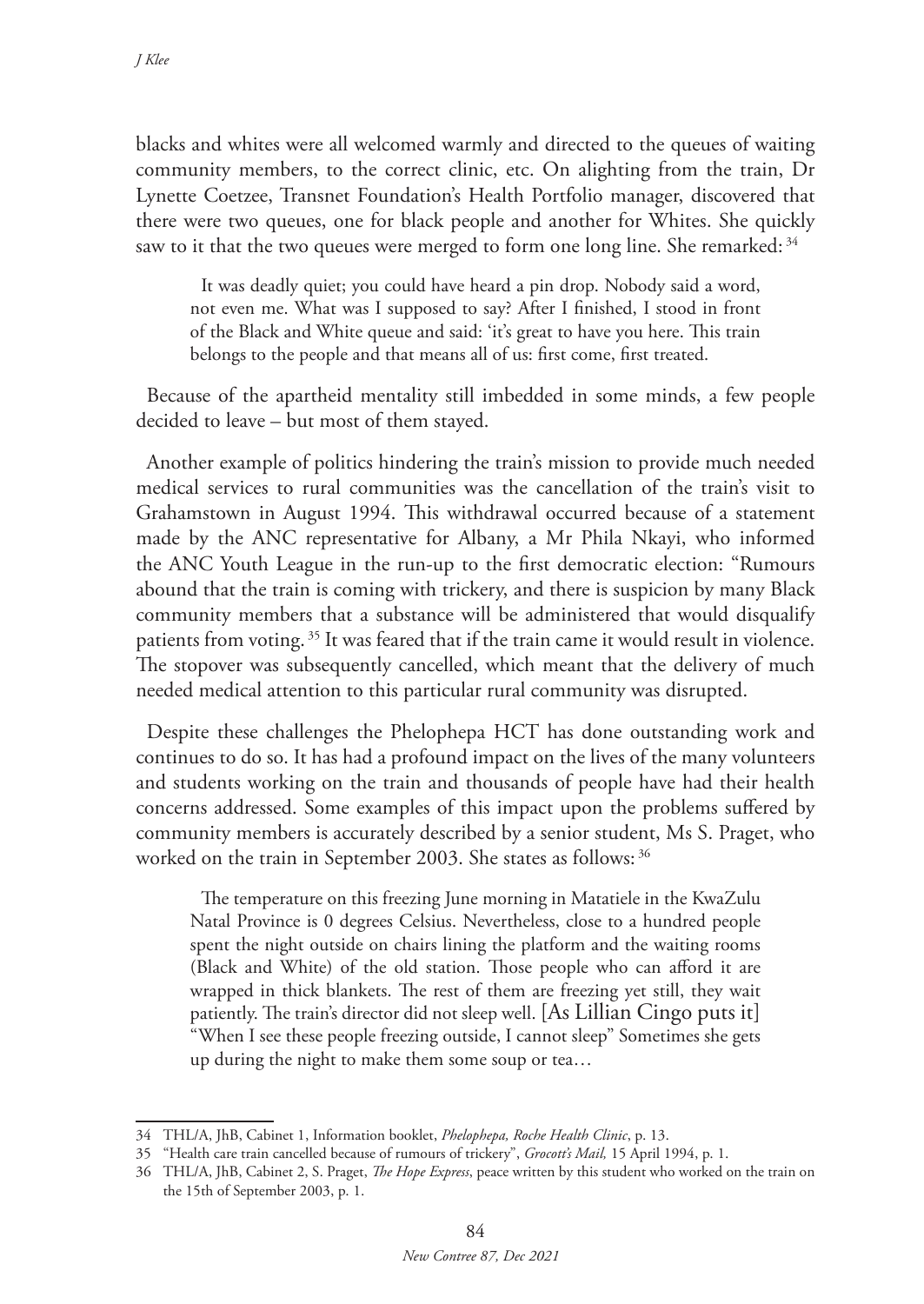The note above, written by a medical student who was working on the train, describes how desperate the community members were to seek medical help. This is also evident in Image 2 above where people are shown waiting patiently in the chilly early hours of the morning. The dedication of the personnel who work long hours on the Phelophepa HCT to provide basic medical help gives meaning to the name "train of hope" but it also contributes to the "spirit of healing" which is experienced by the thousands of community members who have received medical treatment on this train over the years.<sup>37</sup>

Nikola Scheidner, a final year pharmacy student from the University of Port Elizabeth who spent from 1 to 5 March 2004 on this train of healing, remarks that this experience filled her with a feeling of satisfaction and was so rewarding to her. She felt she had made a difference in this community. But this emotion was soon replaced with a feeling of despair and helplessness which was provoked by the level of grinding poverty experienced by the rural communities, and the extent of work which still lies ahead for South Africa in its process of uplifting these poor communities. The unending queues of people seeking help and having to turn people away because for the lack of time and/or was heart-wrenching for her.<sup>38</sup>

The commitment of these students and other volunteers who work on the train is also evident in the remarks made by Sam Hlogoame, an optometrist who joined the train for two years but stayed for a further two years. He says: "I cannot resolve to leave. Seeing these people's faces when they are receiving much-needed medical care fills me with a love for life, every day, every hour, with each smile".<sup>39</sup>

The importance of the medical services provided by this healthcare are explained by Magdeline Ntikinca, the previous deputy director who headed the Phelophepa HCT clinic. She explains that because of a lack of medical care in the rural areas many children have hearing defects or develop abscesses or even meningitis. It is for this reason that essential medical care should be provided to help as many patients as possible. Help must be provided to prevent them from suffering the effects of untreated health issues.

#### **Phelophela HCT: A combination of primary medical services on wheels**

Although there are other examples of health care trains elsewhere in the world, the Transnet Foundation's Phelophela HCT which started in 1994 has become known as the first and only primary health care train in the world. This train operates as a health and education facilitator that provides a number of different and essential medical

<sup>37</sup> THL/A, JhB, Cabinet 1, Booklet, *Phelophepa News, Headlines, 2002*, p. 4.

<sup>38</sup> THL/A, JhB, Cabinet 2, N Schneider, "The Phelophepa Health Care Train" 1-5 March 2004, pp. 1 and 11.

<sup>39</sup> THL/A, JhB, Cabinet 2, S Praget, "The Hope Express", piece written by a student who worked on the train, 15 September 2003, p. 3.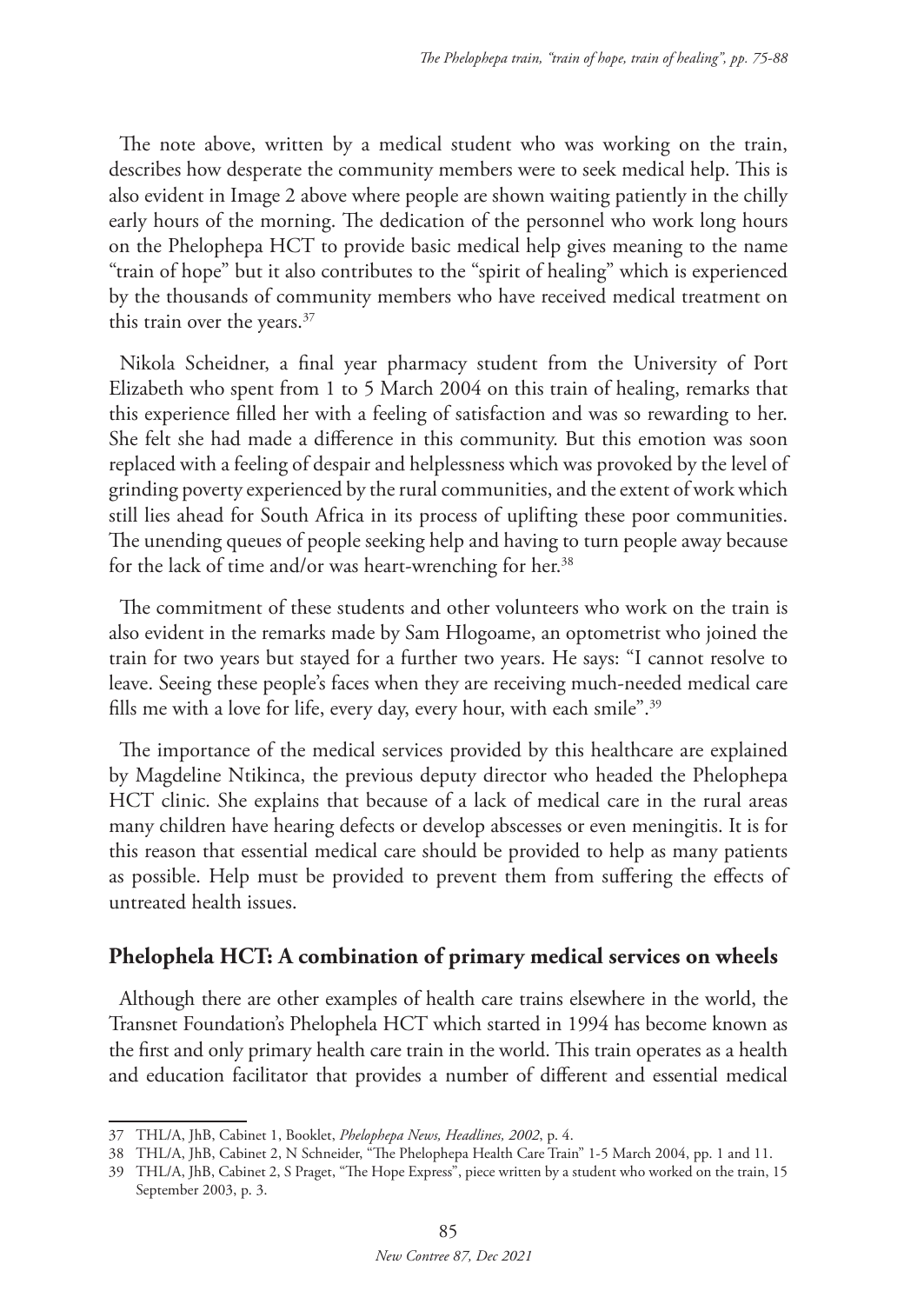services to numerous needy community members, a practice that would not have been possible without the support and investment of a number of private companies.

The services rendered on this train are not only professional but very focused. In an article published in the Transnet's official mouthpiece/newsletter, called *ONE*, it was reported that in its17 years of operation, no less than an 1 330 522 people received some form of medical care in the first 10 years of the train's service. Since its inception in 1994, the Phelophepa HCT has now treated 5 582 400 people and provided them with much needed medical treatment.<sup>40</sup> This treatment includes the following specific types of services.

### **Health clinic functions and services**

The first service is provided in coach 2 of the Phelophepa HCTCT. In this coach all patients are registered, and their blood pressure is taken and recorded. Community nurses on board the train then conduct additional heart, lungs, eye and/or hearing tests for referral to the various other coaches of the train depending on their symptoms.<sup>41</sup> The clinic focuses mainly on health education and the treatment of minor illnesses. Special attention is given to mother and baby care education and guidance is given on healthy eating habits. As regards its educational function the clinic provides guidance on taking medication correctly as well as the side-effects of not doing so. This education is conducted on a one-to-one basis by the residential pharmacist.42 It is important to ensure that the patients understand the nature of the medical services being provided.

# *Medicine clinic (pharmacy)*

In coach 3 the emphasis is on pharmacy/medicine. The medicine clinic is an important part of the Phelophepa HCT because the dispensing of medicine not only provides comfort to patients with illnesses and pain but also ensures healing. The pharmacist discusses the patient's diagnosis with another medical professional, for example the dentist or optometrist, and will then dispense the prescribed medicine. The personal contact with the patient has a further educational impact on the patient because it provides comfort in the sense that healing will take place and that the long period of waiting for healing is over.<sup>43</sup>

<sup>40</sup> THL/A, JhB, Cabinet 2, ONE, official newsletter of Transnet, November 2011, p. 5.

<sup>41</sup> THL/A, JhB, Cabinet 2, Engineering News, 31(1), January 2011, p. 16.

<sup>42</sup> THL/A, JhB, Cabinet 1, Transnet-Phelophepa News, 1(1), 1998, p. 6.

<sup>43</sup> THL/A, JhB, Cabinet 2, "Report, Transnet Ltd: Community based health care clinic on rails", p. 6; and THL/A, JhB, Cabinet 1, General correspondence file, Part 5, Memorandum from R Ross to W Coetzee, 'Mobiele Gesondheidsorg; Uitbreiding van mediese dienste, No date.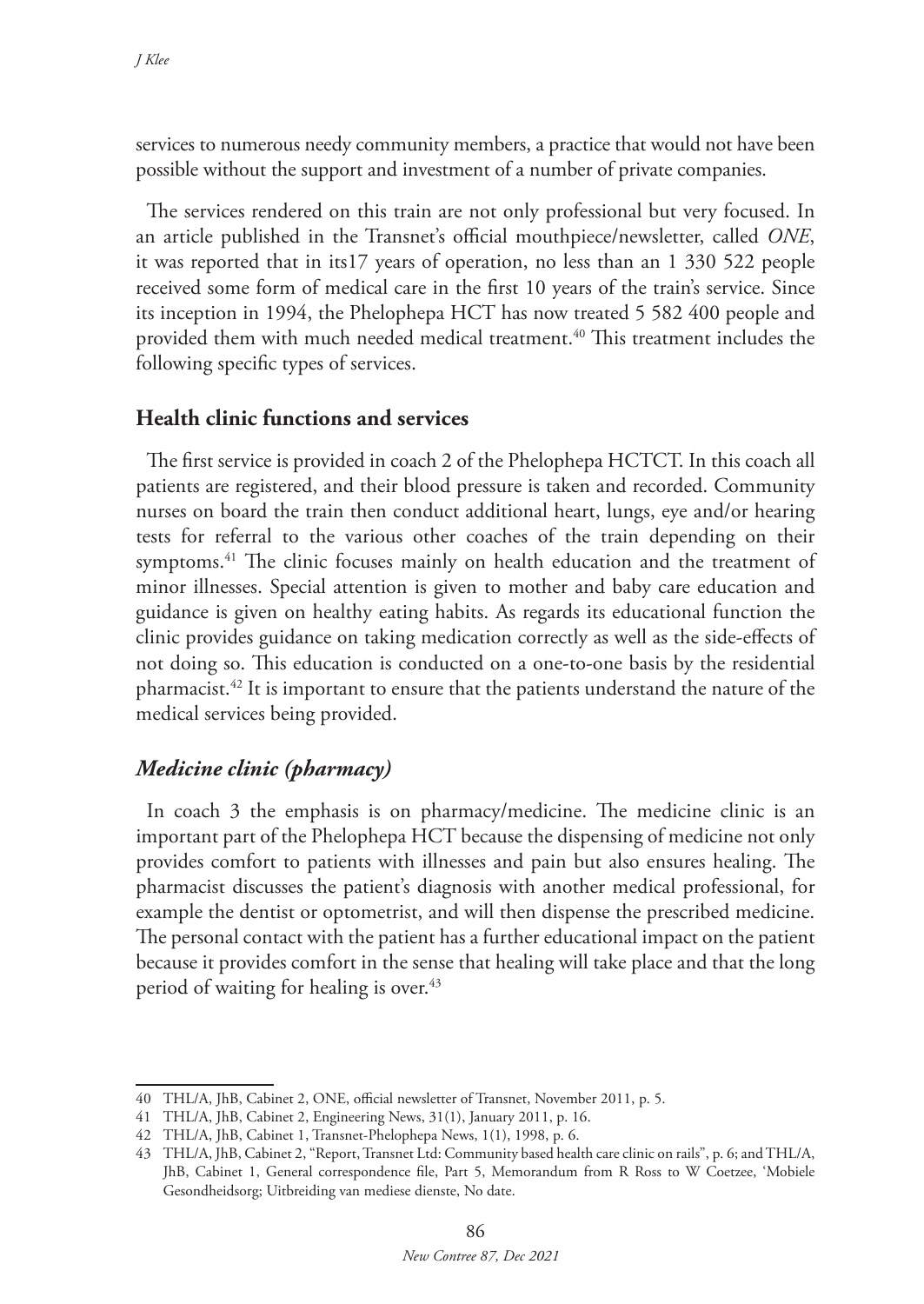# *Eye clinic*

In eye clinic is located in coaches 4 and 5. Here instrument-screening and testing is done, and the fitting of spectacles is organised, Alternatively, the patient is referred to an ophthalmologist or to the nearest hospital. The eye clinic is fully equipped with projection charts and bio-microscopes. It also has a workshop where custom-made spectacles are assembled. This clinic is so advanced that its services include visits to schools in the area for screening and educational purposes and the provision of the prescribed spectacles on the same day.44

# *Dental clinic*

In coach 6 the dental clinic is located. This is a very important clinic because the attention is focused on a variety of dental issues. In most cases the patients are children. For the most part the dental programme is run along the principles of primary oral health care. It is a programme developed in consultation with all the dental faculties in South Africa and it focuses on both dental repair and dental education. This programme includes the services of final year students in oral hygiene, dentistry and dental therapy under the guidance of qualified dentists. In addition to these dentists, there are staff involved in Colgate's dental educator programmes and nurses dealing with the Colgate Company's infection control.<sup>45</sup>

# *X-ray clinic*

The x-ray clinic is also located in coach 6 and focuses on chest problems and the determining of cancer or tuberculosis spots in patients. Once identified, the patients are referred to local authorities and specialists.

### *Edu-clinic*

The Edu-clinic is located in coach 7 and is staffed by community nurses who are primarily concerned with primary health care education. This clinic is very involved with patients who suffer from TB and/or HIV/AIDS, as well as preventative medical care, cleanliness and general health care.<sup>46</sup>

<sup>44</sup> THL/A, JhB, Cabinet 1, *Transnet Phelophepa News,* 1(1), 1998, p. 6.

<sup>45</sup> THL/A, JhB, Cabinet 1, *Transnet Phelophepa News*, 1(1), 1998, p. 5; THL/A, Cabinet 2, JhB, "Report, Transnet Ltd.: Community based health care clinic on rails", p. 6.

<sup>46</sup> THL/A, JhB, Cabinet 1, *Transnet-Phelophepa News*, 1(1), 1998, p. 7; THL/A, Cabinet 2, JhB, "Report, Transnet Ltd: Community based health care clinic on rails", p. 6.